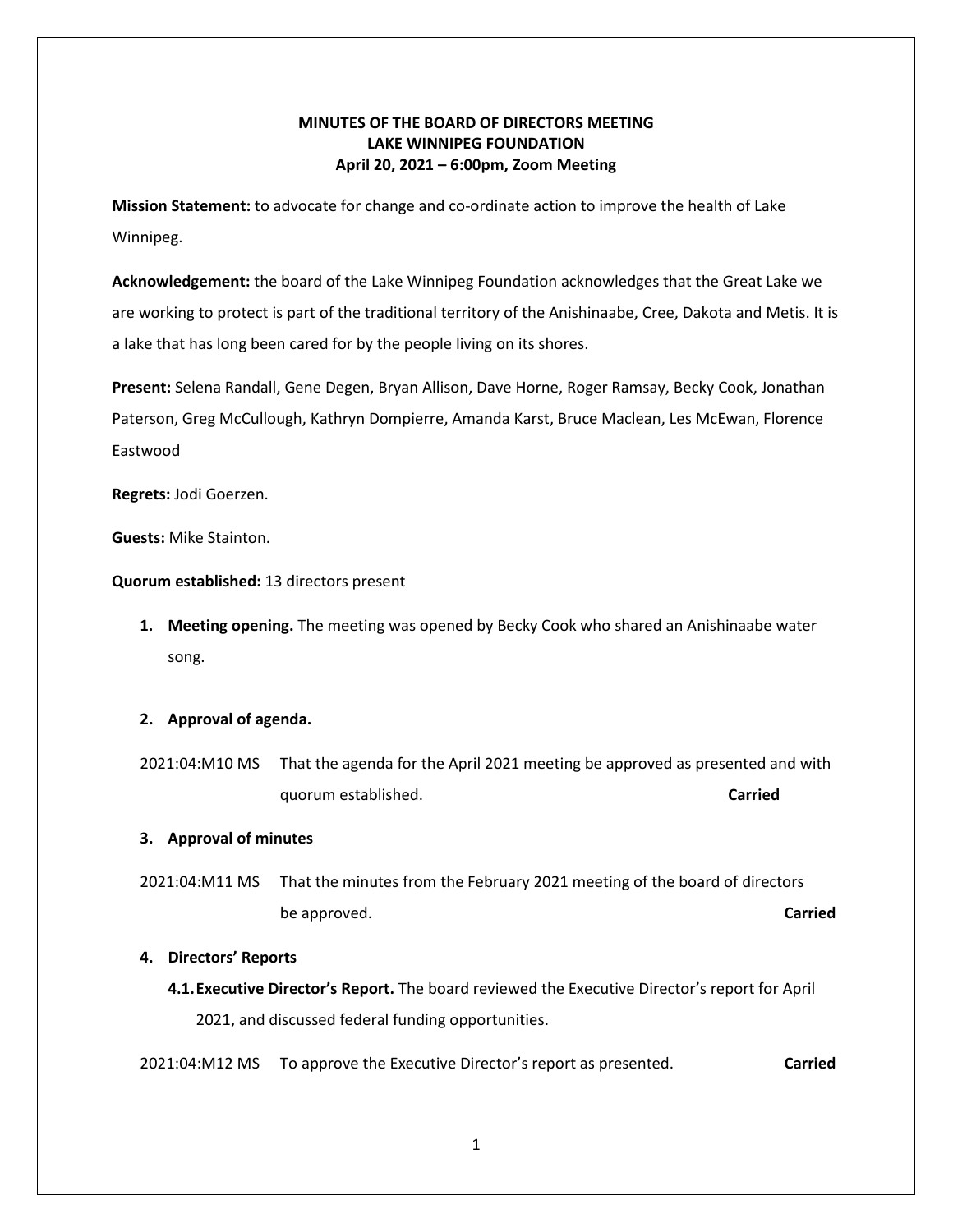- **4.2.LWIC Director's Report.** The board reviewed the LWIC director's report and discussed the province's Lake St. Martin Channel Project. This is an opportunity for LWF to support LWIC advocacy efforts.
- 2021:04:M13 MS To approve the LWIC Director's report as presented. **Carried**
- **5. Approval of Financial Statements.** The board reviewed January and February financial statements.
- 2021:04:M14 MS That the financial statements for January and February 2021 (attached) be approved as presented. **Carried**
- **6. LWF 2021 Annual General Meeting.** The 2021 LWF AGM will be held online, using a similar format to the 2020 AGM. The board reviewed the AGM meeting materials for distribution to LWF members.
- 2021:04:M15 MS To approve the agenda for the 2021 AGM. **Carried**
- 2021:04:M16 MS To approve the minutes of the 2020 AGM for presentation to the members.

**Carried**

2021:04:M17 MS To approve the 2020 audited financial statements for presentation to the members. **Carried**

2021:04:M18 MS To approve the 2020 Annual Report for presentation to members. **Carried**

- **7. Committee reports**
	- **7.1.Executive Committee.** Prospective agenda items can be sent in advance of the board meeting to the executive committee for consideration.
	- **7.2.Nominating and Governance Committee.** The committee recommends the following slate of directors be put forward for re-election at the 2021 AGM: Selena Randall (2-year term); Bryan Allison (2-year term); Les McEwan (2-year term); David Horne (2-year term); Gene Degen (2-year term); Greg McCullough (3-year term); and Roger Ramsay (1-year term).

2021:04:M19 MS To approve the slate of directors presented for re-election at the AGM. **Carried** 

**7.3.Human Resources and Compensation Committee.** The committee presented its report and solicited recommendations for labour lawyers.